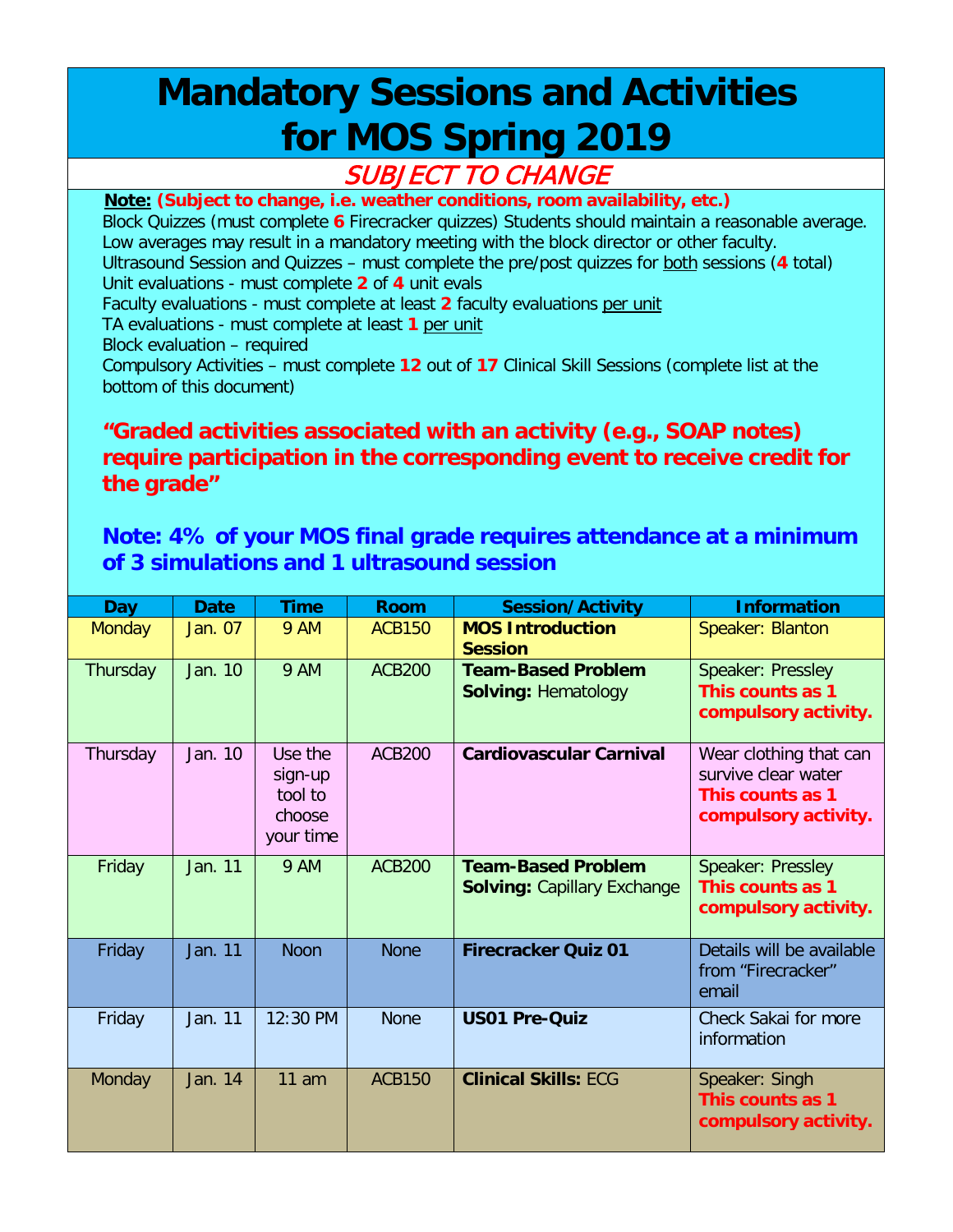| Monday<br>thru<br>Thursday       | Jan. 14<br>thru<br>Jan. 17      | Use the<br>sign-up<br>tool in<br>Sakai to<br>pick your<br>time/date | SimLife<br>Center        | <b>Ultrasound 01 - this is two</b><br>sessions in one - Heart<br>Sounds <b>AND</b> Ultrasound<br>Arrive 15 minutes before<br>your first session for<br>attendance (i.e. your<br>session is at 2 pm - arrive<br>$1:45$ pm $)$ | Clinical Attire, white<br>coat and red name<br>badge REQUIRED                                                                                                         |
|----------------------------------|---------------------------------|---------------------------------------------------------------------|--------------------------|------------------------------------------------------------------------------------------------------------------------------------------------------------------------------------------------------------------------------|-----------------------------------------------------------------------------------------------------------------------------------------------------------------------|
| `Tuesday                         | Jan. 15                         | 9 AM                                                                | <b>ACB200</b>            | <b>Small Group: CV Case</b><br>Study                                                                                                                                                                                         | Speaker: Brower<br>This counts as 1<br>compulsory activity.                                                                                                           |
| Wednesday                        | <b>Jan. 16</b>                  | $1:30$ PM                                                           | <b>Various</b>           | <b>Combined P3 and MOS</b><br><b>Session</b>                                                                                                                                                                                 | See P3/Doc block on<br>Sakai for further details                                                                                                                      |
| Thursday                         | Jan. 17                         | 9 AM                                                                | <b>ACB200</b>            | <b>Small Group: Heart Failure</b><br><b>Case Study</b>                                                                                                                                                                       | Speaker: Brower<br>This counts as 1<br>compulsory activity.                                                                                                           |
| Thursday                         | Jan. 17                         | <b>Noon</b>                                                         | <b>None</b>              | <b>Firecracker Quiz 02</b>                                                                                                                                                                                                   | Details will be available<br>from "Firecracker"<br>email                                                                                                              |
| Thursday                         | Jan. 17                         | 5 pm                                                                | <b>None</b>              | <b>US01 Post-Quiz</b>                                                                                                                                                                                                        | See Sakai for more<br>information                                                                                                                                     |
| Friday                           | Jan. 18                         | Use the<br>sign-up<br>tool to<br>choose<br>your time                | <b>SimLife</b><br>Center | <b>ER Simulation Case 01</b><br>Arrive 15 minutes before<br>your session for attendance<br>(i.e. your session is at 2 pm<br>$-$ arrive 1:45 pm)                                                                              | Clinical Attire, red<br>name badge<br><b>REQUIRED</b><br><b>Attendance and SOAP</b><br>Note will be required<br>for grade<br>This counts as 1<br>compulsory activity. |
| Tuesday                          | Jan. 22                         | 8:30 AM                                                             | <b>ACB200</b>            | <b>MOS Exam One</b>                                                                                                                                                                                                          | Be at ACB200 at 8:30 for<br>an 8:45 admittance<br>and a 9 am start time.                                                                                              |
| Tuesday                          | Jan. 22                         | Noon                                                                | <b>None</b>              | Completion of Evaluations<br>in<br>New Innovations for Unit<br>One                                                                                                                                                           | See announcement on<br>Sakai for further details                                                                                                                      |
| Tuesday                          | Jan. 22                         | 8 am                                                                | <b>None</b>              | <b>US02 Pre-Quiz</b>                                                                                                                                                                                                         | See Sakai for more<br>information                                                                                                                                     |
| Wednesday<br><b>OR</b><br>Friday | Jan. 23<br><b>OR</b><br>Jan. 25 | Use the<br>sign-up<br>tool to<br>choose<br>your time                | SimLife<br>Center        | <b>Renal Ultrasound 02</b>                                                                                                                                                                                                   | Clinical Attire, red<br>name badge<br><b>REQUIRED</b>                                                                                                                 |
| Friday                           | Jan. 25                         | <b>Noon</b>                                                         | <b>None</b>              | <b>Firecracker Quiz 03</b>                                                                                                                                                                                                   | Details will be available<br>from "Firecracker"<br>email                                                                                                              |
| Friday                           | Jan. 25                         | 5 pm                                                                | <b>None</b>              | <b>US02 Post-Quiz</b>                                                                                                                                                                                                        | See Sakai for more<br>information                                                                                                                                     |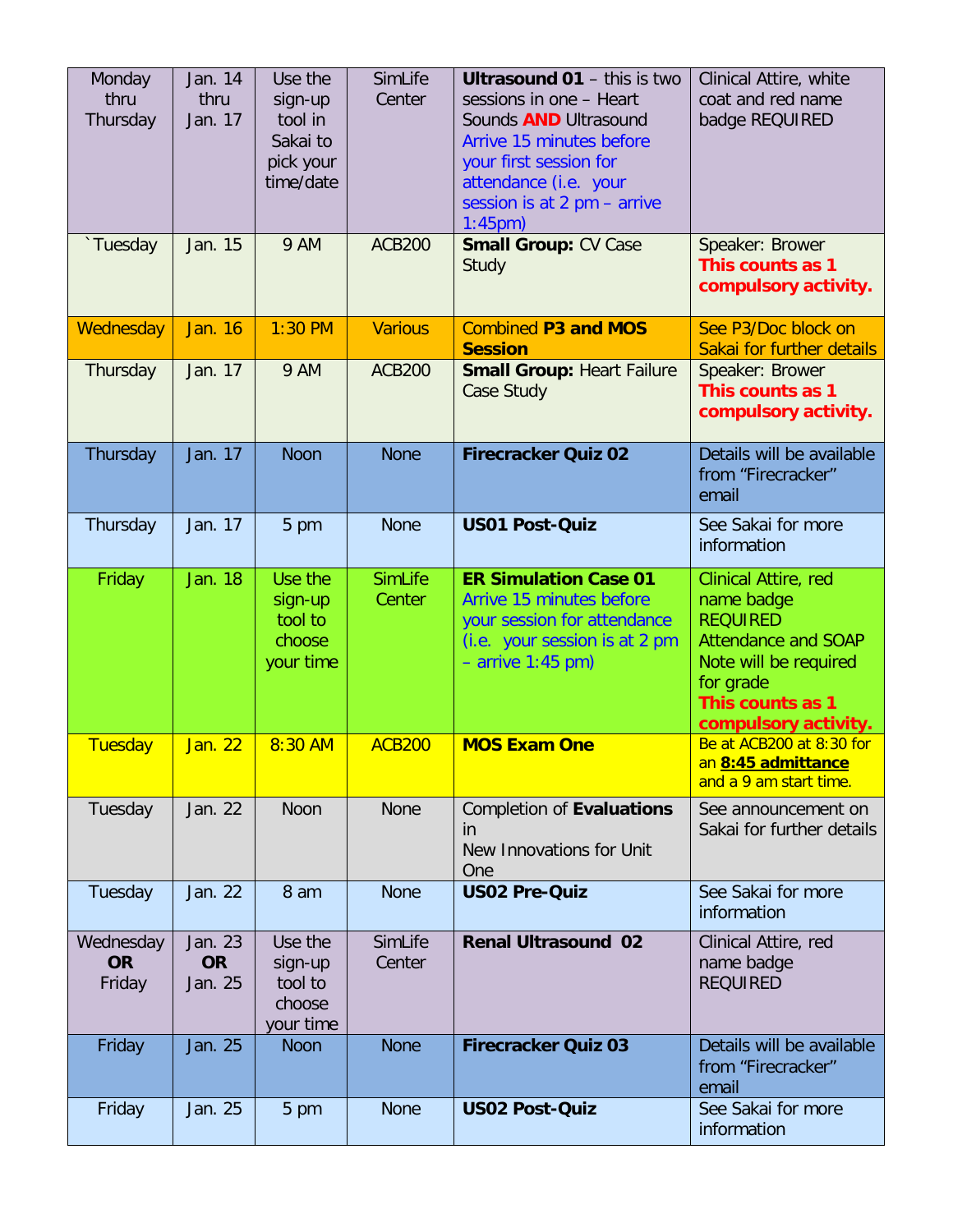| Tuesday       | Jan. 29        | $11$ am                                              | <b>ACB150</b>            | <b>Clinical Skills: Renal</b>                                                                                                                   | Speaker: TBD<br>This counts as 1<br>compulsory activity.                                                                                                                     |
|---------------|----------------|------------------------------------------------------|--------------------------|-------------------------------------------------------------------------------------------------------------------------------------------------|------------------------------------------------------------------------------------------------------------------------------------------------------------------------------|
| Wednesday     | Jan. 30        | Use the<br>sign-up<br>tool to<br>choose<br>your time | <b>SimLife</b><br>Center | <b>ER Simulation Case 02</b><br>Arrive 15 minutes before<br>your session for attendance<br>(i.e. your session is at 2 pm<br>$-$ arrive 1:45 pm) | Clinical Attire, red<br>name badge<br><b>REQUIRED</b><br><b>Attendance and SOAP</b><br>Note will be required<br>for grade<br>This counts as 1<br>compulsory activity.        |
| Friday        | <b>Feb. 01</b> | <b>Noon</b>                                          | <b>None</b>              | <b>Firecracker Quiz 04</b>                                                                                                                      | Details will be available<br>from "Firecracker"<br>email                                                                                                                     |
| Monday        | Feb. 04        | Use the<br>sign-up<br>tool to<br>choose<br>your time | <b>SimLife</b><br>Center | <b>ER Simulation Case 03</b><br>Arrive 15 minutes before<br>your session for attendance<br>(i.e. your session is at 2 pm<br>$-$ arrive 1:45 pm) | <b>Clinical Attire, red</b><br>name badge<br><b>REQUIRED</b><br><b>Attendance and SOAP</b><br>Note will be required<br>for grade<br>This counts as 1<br>compulsory activity. |
| Wednesday     | Feb. 06        | 10 <sub>am</sub>                                     | <b>ACB150</b>            | <b>Clinical Skills: Pulmonary</b>                                                                                                               | Speaker: TBD<br>This counts as 1<br>compulsory activity.                                                                                                                     |
| Wednesday     | Feb. 06        | 11 am                                                | <b>ACB150</b>            | <b>Clinical Skills: Integration</b>                                                                                                             | Speaker: TBD<br>This counts as 1<br>compulsory activity.                                                                                                                     |
| Wednesday     | <b>Feb. 06</b> | $1:30$ PM                                            | <b>Various</b>           | <b>Combined P3 and MOS</b><br><b>Session</b>                                                                                                    | See P3/Doc block on<br>Sakai for further details                                                                                                                             |
| <b>Friday</b> | Feb.08         | 8:30 AM                                              | <b>ACB200</b>            | <b>MOS Exam Two</b>                                                                                                                             | <b>Be at ACB200 at 8:30 for</b><br>an 8:45 admittance<br>and a 9 am start time.                                                                                              |
| Friday        | Feb. 08        | Noon                                                 | <b>None</b>              | Completion of Evaluations<br>in<br>New Innovations for Unit<br>Two                                                                              | See announcement on<br>Sakai for further details                                                                                                                             |
| Friday        | Feb. 15        | Noon                                                 | <b>None</b>              | <b>Firecracker Quiz 05</b>                                                                                                                      | Details will be available<br>from "Firecracker"<br>email                                                                                                                     |
| Monday        | Feb. 18        | Use the<br>sign-up<br>tool to<br>choose<br>your time | <b>SimLife</b><br>Center | <b>ER Simulation Case 04</b><br>Arrive 15 minutes before<br>your session for attendance<br>(i.e. your session is at 2 pm<br>$-$ arrive 1:45 pm) | Clinical Attire, red<br>name badge<br><b>REQUIRED</b><br><b>Attendance and SOAP</b><br>Note will be required<br>for grade<br>This counts as 1<br>compulsory activity.        |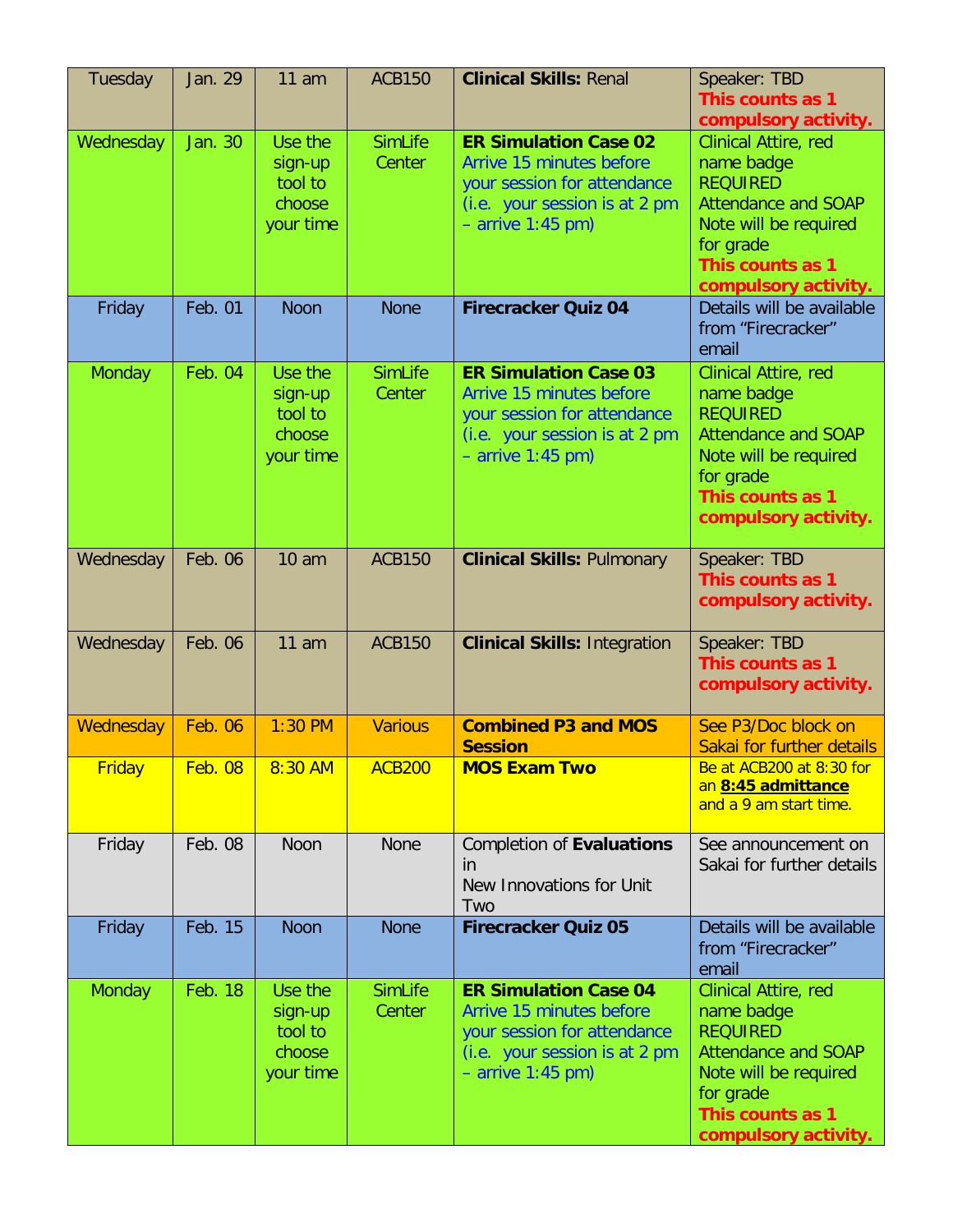| Wednesday | Feb. 20        | 9 am                                                 | <b>ACB150</b>            | <b>Clinical Skills: GI</b>                                                                                                                      | Speaker: TBD<br>This counts as 1<br>compulsory activity.                                                                                                              |
|-----------|----------------|------------------------------------------------------|--------------------------|-------------------------------------------------------------------------------------------------------------------------------------------------|-----------------------------------------------------------------------------------------------------------------------------------------------------------------------|
| Friday    | <b>Feb. 22</b> | 8:30 AM                                              | <b>ACB200</b>            | <b>MOS Exam Three</b>                                                                                                                           | Be at ACB200 at 8:30 for<br>a 8:45 admittance and<br>a 9 am start time.                                                                                               |
| Friday    | Feb. 23        | noon                                                 | None                     | Completion of Evaluations<br>in New Innovations for Unit<br><b>Three</b>                                                                        | See announcement on<br>Sakai for further details                                                                                                                      |
| Wednesday | Feb. 27        | Use the<br>sign-up<br>tool to<br>choose<br>your time | <b>SimLife</b><br>Center | <b>ER Simulation Case 05</b><br>Arrive 15 minutes before<br>your session for attendance<br>(i.e. your session is at 9 am<br>$-$ arrive 8:45 am) | Clinical Attire, red<br>name badge<br><b>REQUIRED</b><br><b>Attendance and SOAP</b><br>Note will be required<br>for grade<br>This counts as 1<br>compulsory activity. |
| Thursday  | Feb. 28        | 9 am                                                 | <b>ACB150</b>            | <b>Clinical Skills: Endocrine</b>                                                                                                               | Speaker: TBD<br>This counts as 1<br>compulsory activity.                                                                                                              |
| Friday    | Mar. 01        | 11 am                                                | <b>ACB150</b>            | <b>Clinical Skills: Diabetes</b>                                                                                                                | Speaker: TBD<br>This counts as 1<br>compulsory activity.                                                                                                              |
| Friday    | Mar. 01        | <b>Noon</b>                                          | <b>None</b>              | <b>Firecracker Quiz 06</b>                                                                                                                      | Details will be available<br>from "Firecracker"<br>email                                                                                                              |
| Tuesday   | <b>Mar. 05</b> | 12:30 PM                                             | <b>ACB200</b>            | <b>MOS Exam Four</b><br><b>Exam starts at 1 pm</b>                                                                                              | Be at ACB200 at 12:30<br>for a 12:45 admittance<br>and a 1:00 pm start time.                                                                                          |
| Wednesday | Mar. 06        | 5 PM                                                 | <b>None</b>              | <b>Completion of Evaluations</b><br>in New Innovations for Unit<br>Four                                                                         | See announcement on<br>Sakai for further details                                                                                                                      |
| Friday    | <b>Mar. 08</b> | 12:30 PM                                             | <b>ACB200</b>            | <b>MOS NBME Exam</b><br><b>Exam starts at 1 pm</b>                                                                                              | Be at ACB200 at 12:30<br>for a 12:45 admittance<br>and a 1:00 pm start time.                                                                                          |
| Friday    | Mar. 08        | 5 PM                                                 | <b>None</b>              | <b>Completion of Evaluations</b><br>in For End of Block                                                                                         | See announcement on<br>Sakai for further details                                                                                                                      |

| <b>Mandatory Lecture</b>       |
|--------------------------------|
| Sessions/Labs                  |
| P3/Docs and MOS Combined       |
| <b>Session</b>                 |
| <b>Ultrasound Sessions</b>     |
| Carnival                       |
| <b>Ultrasound Quizzes</b>      |
| <b>Firecracker Quizzes</b>     |
| <b>Exams</b>                   |
| <b>Evaluations</b>             |
| <b>TBL Session</b>             |
| <b>ER Simulations</b>          |
| <b>Clinical Skills Session</b> |